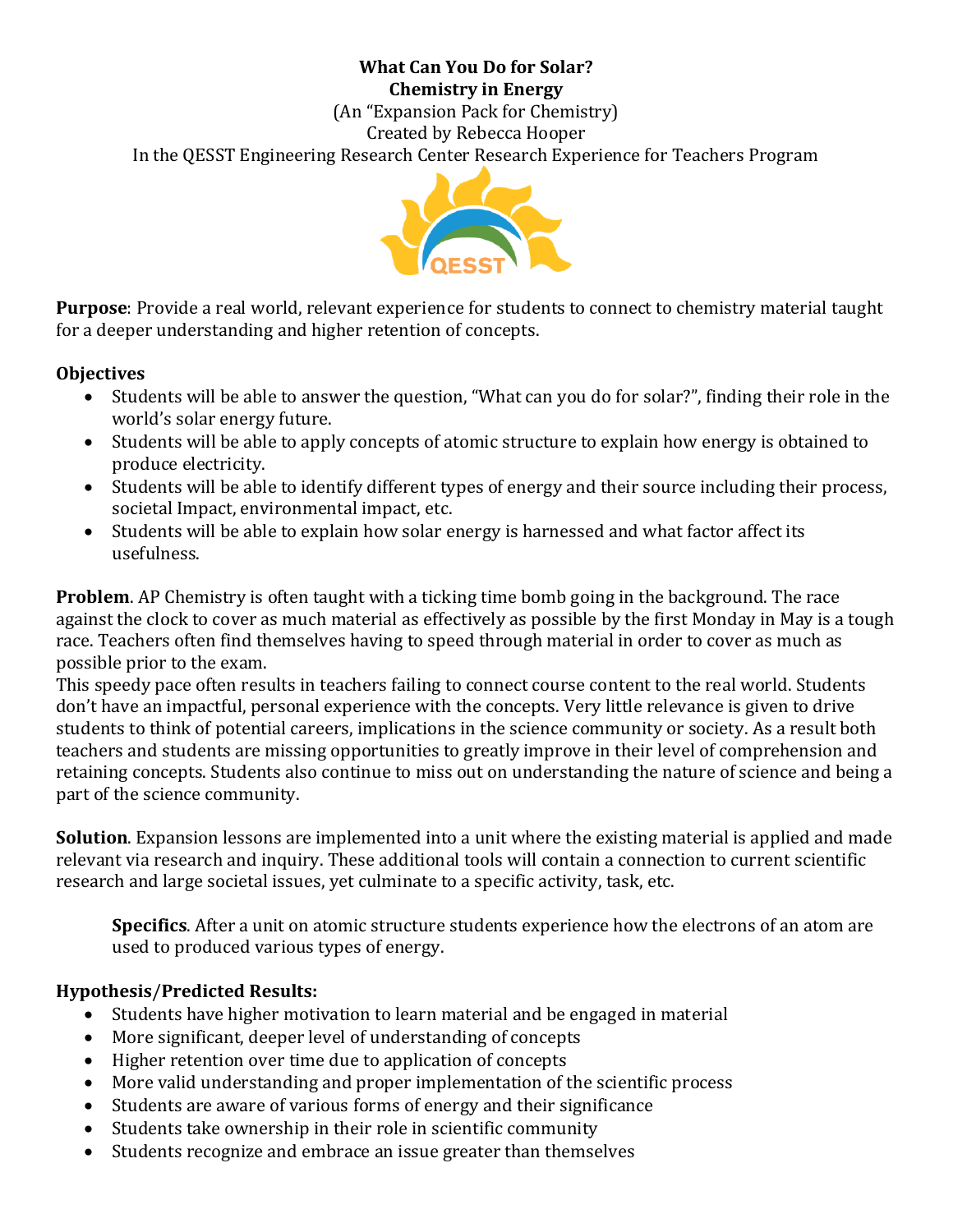#### **Prior Knowledge/Unit:**

| AP Chemistry                              | Chemistry 1                                                                                                                                                                                                                  |
|-------------------------------------------|------------------------------------------------------------------------------------------------------------------------------------------------------------------------------------------------------------------------------|
| Big Idea 1                                | 2. Demonstrate an understanding of the atomic model<br>of matter by exclaiming atomic structure and chemical<br>bonding.<br>b. Discovery of current model of atomic structure<br>c. Model based on the fundamental particles |
| 1.A - Atoms & Elements                    | 3. Develop an Understanding of the Periodic Table.                                                                                                                                                                           |
| 1.B - Atomic Structure and Interaction of |                                                                                                                                                                                                                              |
| Electrons                                 |                                                                                                                                                                                                                              |
| 1.C - Quantum Mechanical Model            |                                                                                                                                                                                                                              |
| 1.D - Electromagnetic Waves               |                                                                                                                                                                                                                              |

#### **Essential Question:**

How are energy sources and electrical energy dependent on the structure of an atom?

**Timeline:** The entirety of this lesson can take 12- 14 days. However different activities can stand alone as 1-2 days lessons, homework assignments, lab experience, etc.

### **Overview (2-3 weeks):**

Types of Energy Learning Cycle

- 1. Exploration
	- a. Students "play" with various energy modules (solar car, wind turbine, etc.)
	- b. Students hypothesize how each module works, what they are used for, etc.
- 2. Concept Intervention
	- a. Class discussion defining energy, electricity, and electrical energy.
	- b. Students research an assigned type of energy.
- 3. Concept Application
	- a. Student design, implement, and analyze an experiment to optimize the amount of energy from one of the modules they explored.

Solar Energy Learning Circle

- 1. Exploration
	- a. Students build a dye-sensitized solar cell to see the requirements to get the energy from the sun converted to usable energy.
- 2. Concept Intervention
	- a. Students read, draw, and discuss Ella the Electron, a story of how the electrons travels to produce energy in a solar cell.
	- b. Students Connect to story to an actual solar cell given an overview of the cell's structure and vocabulary terms.
- 3. Concept Application
	- a. Students design, implement, and, analyze an experiment to test a parameter in order to produce to "best" dye sensitized solar cell.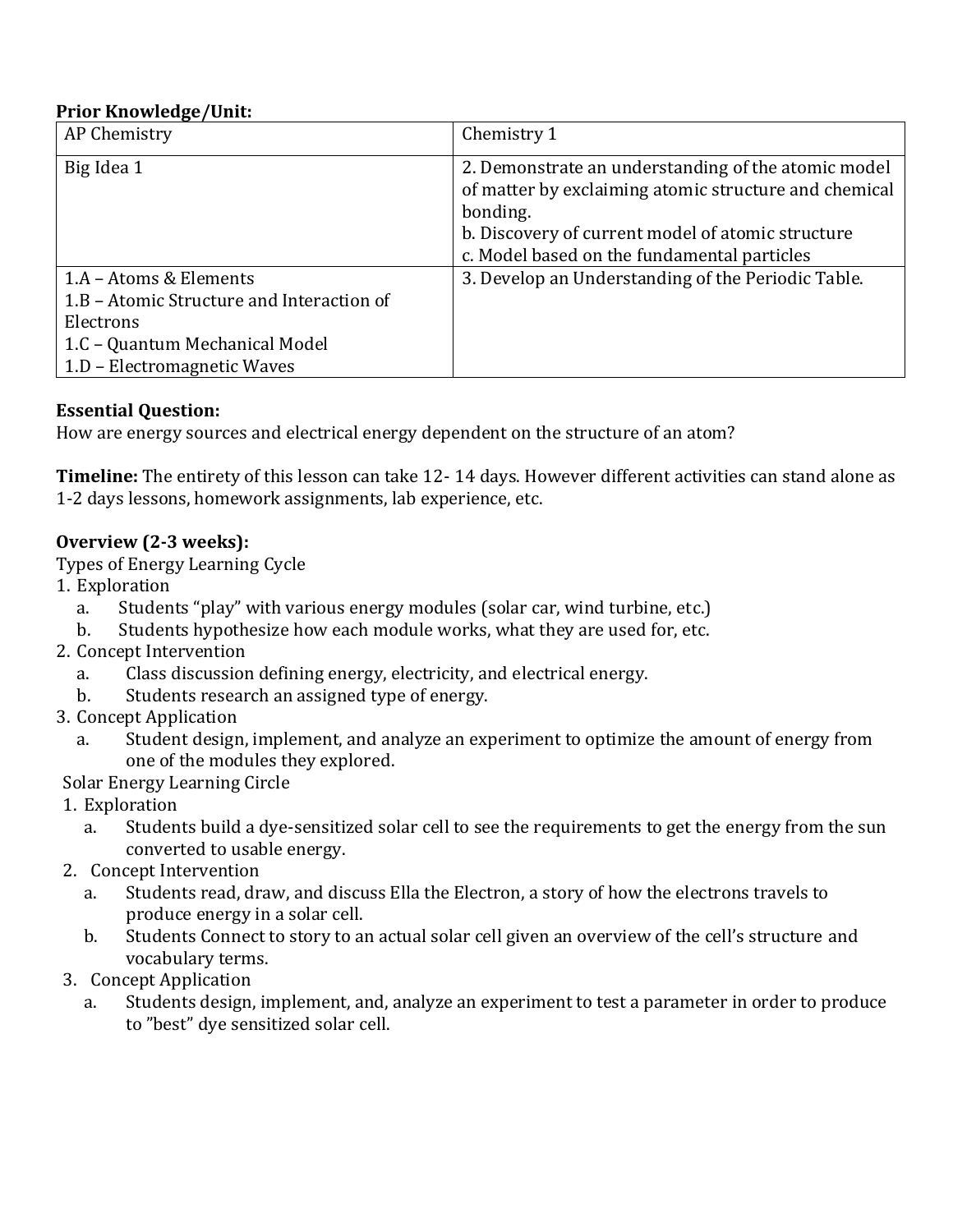|              | <b>Student Action</b>                                                                                  | <b>Teacher Action</b>      |                                    | Purpose/Goal                       |
|--------------|--------------------------------------------------------------------------------------------------------|----------------------------|------------------------------------|------------------------------------|
|              | <b>Phet Simulations of Energy</b>                                                                      | 1 Day                      | (Optional HW)                      |                                    |
|              |                                                                                                        |                            |                                    |                                    |
|              | In groups of 2-3 students explore Phet                                                                 | Suggested to download      |                                    | Hook using                         |
|              | Simulations of energy online. Assigned an                                                              |                            | simulations to computers prior to  | different                          |
|              | energy pathway students work together                                                                  |                            | lesson. Pose discussion questions  | interactive                        |
|              | to connect the simulation to the energy                                                                | to get students going in a |                                    | media. Establish                   |
|              | stations and overarching themes and/or                                                                 | conversation.              |                                    | that there are                     |
|              | laws of energy and how it works.                                                                       | Lead class in identifying  |                                    | different types                    |
|              | Create a poster to share with the class                                                                |                            | commonalities among all groups.    | of energy.                         |
|              | Mechanical - girl on bike                                                                              |                            |                                    | Laying                             |
| Interactive  | Hydropower- water wheel<br>Steam - kettle                                                              |                            |                                    | foundation prior<br>to bringing in |
|              | Solar - sun and solar panel.                                                                           |                            |                                    | the role of the                    |
|              |                                                                                                        |                            |                                    | atom                               |
|              | <b>Energy in Action Stations</b>                                                                       | 1 Day                      |                                    |                                    |
|              | Students explore energy stations                                                                       |                            | Set up stations according to       | Hook,                              |
|              | completing the "Energy in Action"                                                                      |                            | teacher instructions. Keep         | motivating, fun                    |
|              | handout                                                                                                |                            | students on task and time. Discuss | Establish and                      |
|              | Students will explore a system and                                                                     |                            | their answers and observations     | identify                           |
|              | predict the source of energy, type of                                                                  |                            | getting them to draw out more      | preconceptions.                    |
|              | energy, and how it works.                                                                              |                            | from the experience than just the  | Continue to lay                    |
|              | Draw the system add label of movement                                                                  |                            | surface level of the activity.     | foundation                         |
| Constructive | of energy using same memos from Phet.                                                                  |                            |                                    |                                    |
|              | Wind turbine                                                                                           |                            |                                    |                                    |
|              | Solar car                                                                                              |                            |                                    |                                    |
|              | Hydropower                                                                                             |                            |                                    |                                    |
|              | Note: The order of these two activities can be switched. Either can be done individually or in groups. |                            |                                    |                                    |

# **Exploration**

# **Concept Intervention**

|       | <b>Student Action</b>                    | <b>Teacher Action</b>            | Purpose/Goal       |
|-------|------------------------------------------|----------------------------------|--------------------|
|       | <b>Defining Energy Terms</b>             | 1 Day                            |                    |
|       | Students define their initial            | Do not give students any         | Establish and      |
|       | understanding of the terms electricity,  | information. If they struggle to | identify prior     |
| ye    | energy, and electrical energy. They will | start ask questions to help them | knowledge.         |
| Ė     | incorporate what they have learned from  | recognize their current          | Well Connect to    |
| Ĕ     | the atomic structure unit.               | understanding.                   | atomic structure   |
| Const |                                          | i.e. What do you think of when   | after identifying. |
|       |                                          | you hear the word? What are      |                    |
|       |                                          | adjectives or verbs that are     |                    |
|       |                                          | usually used with the word?      |                    |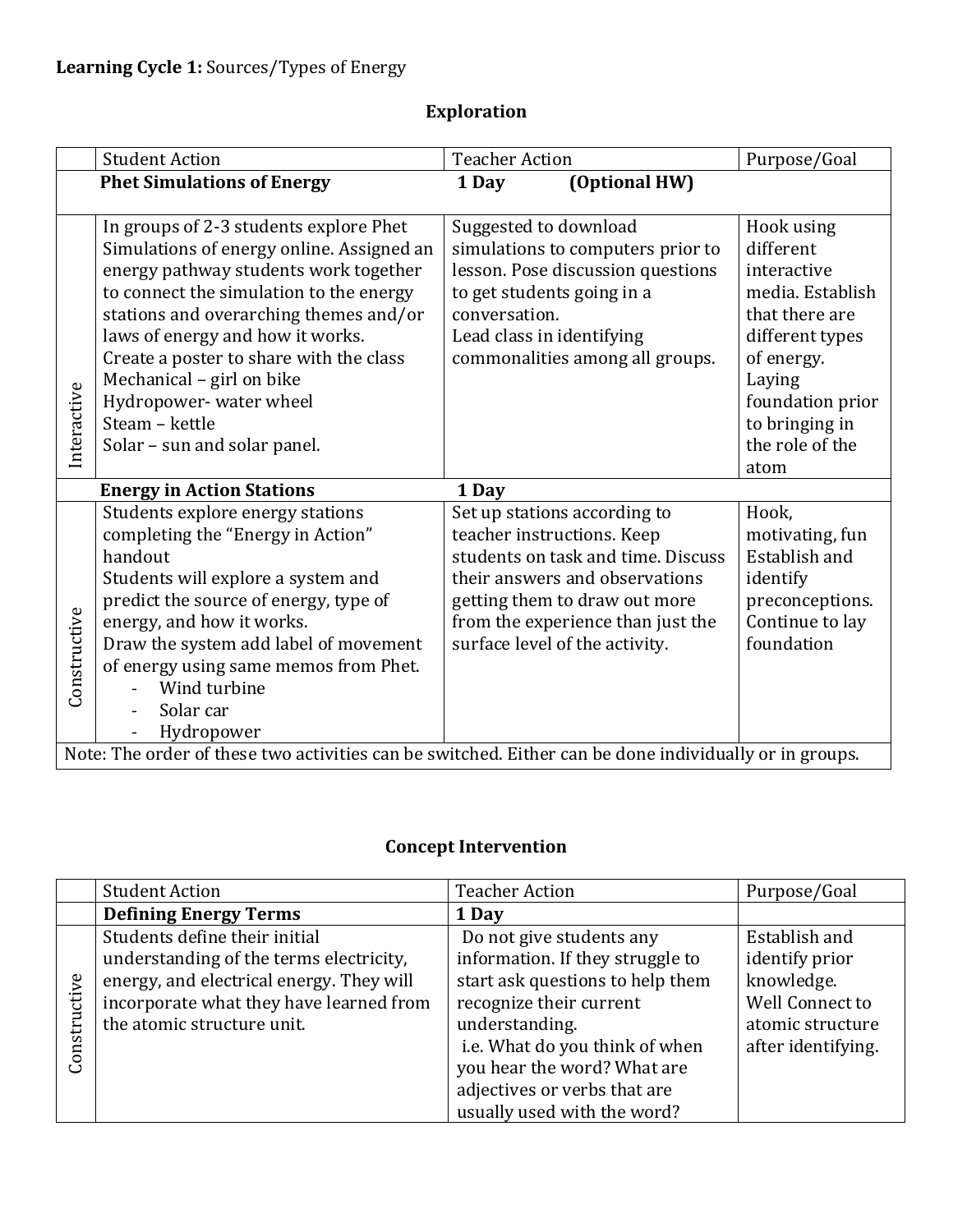|                          | Students discuss their definitions and                                                                                                                        | Facilitate discussion. Allow        | Flush out           |
|--------------------------|---------------------------------------------------------------------------------------------------------------------------------------------------------------|-------------------------------------|---------------------|
|                          | explain their understanding based on                                                                                                                          | students to lead, only interject to | misconceptions.     |
| Interactive              | content knowledge or life experience.                                                                                                                         | keep them on topic and make         | Identify and        |
|                          | (Optional: whiteboard)                                                                                                                                        | them elaborate or justify weak      | differentiate       |
|                          | As a class come up with a concise                                                                                                                             | claims.                             | individual levels   |
|                          | definition for each word. In deciding,                                                                                                                        | Identify commonalities and          | of understanding    |
|                          | students explain reasoning for what they                                                                                                                      | differences between definitions.    | versus the whole.   |
|                          | include and what they exclude.                                                                                                                                |                                     |                     |
|                          | Look up definitions of each term.                                                                                                                             | Help extract the difference in the  | Solidify            |
|                          | Compare, contrast definitions.                                                                                                                                | definitions.                        | understanding of    |
|                          |                                                                                                                                                               | Suggestion: pose the question, "Is  | terms.              |
| Active                   |                                                                                                                                                               | one definition necessarily right or | Increase            |
|                          |                                                                                                                                                               | wrong?"                             | confidence level    |
|                          |                                                                                                                                                               | Establish with students the gray    | and lower grade     |
|                          |                                                                                                                                                               | areas of science where there may    | anxiety             |
|                          |                                                                                                                                                               | not be either/or, right/wrong.      |                     |
|                          | Students answer questions on the reverse                                                                                                                      | Remind students what they know      | Introduce atomic    |
|                          | of northwards bridging atomic structure                                                                                                                       | of ads that will assist in          | structure by        |
|                          | to definitions.                                                                                                                                               | answering questions.                | identify the        |
|                          |                                                                                                                                                               |                                     | electron as the key |
|                          |                                                                                                                                                               |                                     | particle in energy. |
|                          | <b>Energy Analysis</b>                                                                                                                                        | 2-3 Days                            |                     |
|                          | Students are assigned a type of energy                                                                                                                        | Clarify assignment as requested.    | Student             |
|                          | and complete the "Energy Analysis"                                                                                                                            |                                     | ownership of role   |
|                          | handout.                                                                                                                                                      |                                     | and interpretation  |
|                          | Students will research a type of energy                                                                                                                       |                                     | of energy.          |
|                          | source, the process of becoming usable,                                                                                                                       |                                     | Incorporate         |
|                          | and discuss the type, renewability, Impact                                                                                                                    |                                     | atomic structure    |
|                          | on the environment, pros and cons, place                                                                                                                      |                                     | to a specific form  |
|                          | in policy/Government, viewed by public,                                                                                                                       |                                     | of energy.          |
| Active/Constructive      | limitations, production of future, personal                                                                                                                   |                                     |                     |
|                          | opinion/Impact.                                                                                                                                               |                                     |                     |
|                          | Note: Assign this a few days prior so that this next portion can begin the day after "Defining Energy                                                         |                                     |                     |
| Terms"                   |                                                                                                                                                               |                                     |                     |
|                          | Option: Require students to create a poster summarizing their energy source or create a PowerPoint on<br>Google docs to have students add 2-3 summary slides. |                                     |                     |
|                          | Students share what they discovered                                                                                                                           | Give ideas on how to get the story  | Students are        |
|                          | about the types of energy.                                                                                                                                    | going and keep it accurate.         | exposed to all      |
|                          | Students summarize the process of each                                                                                                                        | Facilitate peer review.             | types of energy.    |
|                          | type and relate it to their own.                                                                                                                              |                                     | Expose them to      |
|                          | Students choose an energy other than                                                                                                                          |                                     | the use of an       |
|                          | their own and complete a quick write                                                                                                                          |                                     | analogy to          |
|                          | with the following prompt:                                                                                                                                    |                                     | describe how        |
|                          | Create a fairytale story about an electron                                                                                                                    |                                     | electricity is      |
|                          | that tells how it goes from that energy                                                                                                                       |                                     | created.            |
| Constructive/interactive | source to power an object.                                                                                                                                    |                                     |                     |
|                          |                                                                                                                                                               |                                     |                     |
|                          |                                                                                                                                                               |                                     |                     |
|                          | Students will peer review each other's                                                                                                                        |                                     |                     |
|                          | stories and justify suggestions.<br>Optional: Fairytale can be a homework assignment. Students can post stories one night then critique                       |                                     |                     |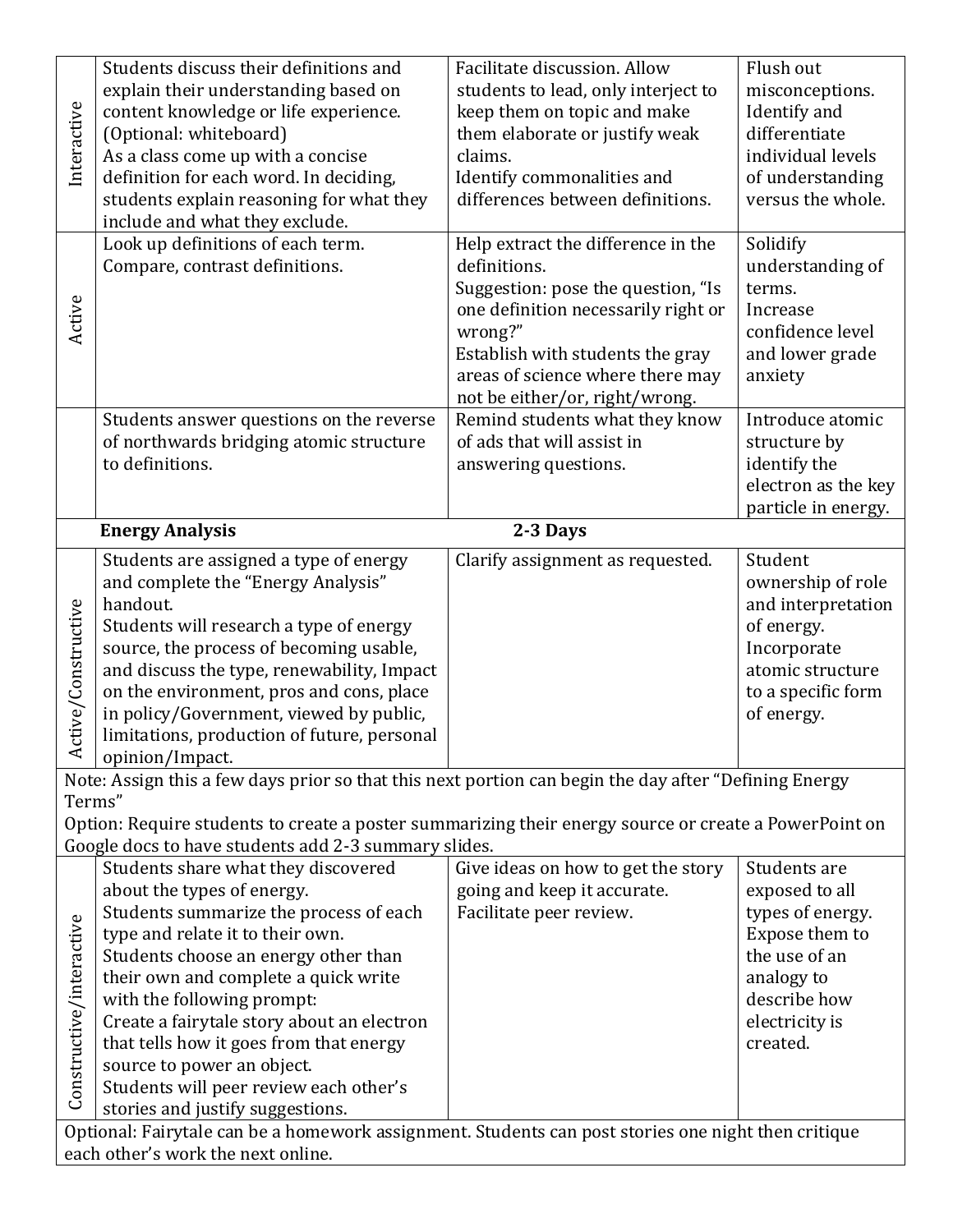# **Application**

|             | <b>Optimal Energy Experiment</b>                                                                                                                                                                                                                      | 2-3 Days                                                                                                                                                                                                                                    |                                                         |
|-------------|-------------------------------------------------------------------------------------------------------------------------------------------------------------------------------------------------------------------------------------------------------|---------------------------------------------------------------------------------------------------------------------------------------------------------------------------------------------------------------------------------------------|---------------------------------------------------------|
|             | In groups of 2-3 students design and<br>conduct an experiment for one of the<br>exploring energy activities that will<br>optimize its energy output.<br>Must complete "Energy Experiment"<br>handout and have procedure approved<br>before beginning. | Put no limitations on investigating<br>ideas, but reinforce proper methods<br>of the scientific/engineering<br>process, testing only one variable at<br>a time, recording data<br>Provide materials.<br>Do not assist directly with design, | Critical thinking,<br>Lab Design<br>Process, Creativity |
| Interactive | Students will collect, analyze, interpret,<br>and present data.                                                                                                                                                                                       | ask questions to get students to<br>realize their own mistakes,<br>limitations so they improve.                                                                                                                                             |                                                         |
|             | Optional: Turn it into a competition of which group generated the most energy. Can lead to debate about<br>"fairness" because of the limitations of certain energy methods.                                                                           |                                                                                                                                                                                                                                             |                                                         |

# **Learning Cycle 2: Solar Energy**

**Exploration**

|                                                                                                                                                                                                                                                                                                                                             | <b>Dye-sensitized Solar Cell</b>                                                                                                                            | 1 Day                                                                                                                                                     |                                                                                                                  |
|---------------------------------------------------------------------------------------------------------------------------------------------------------------------------------------------------------------------------------------------------------------------------------------------------------------------------------------------|-------------------------------------------------------------------------------------------------------------------------------------------------------------|-----------------------------------------------------------------------------------------------------------------------------------------------------------|------------------------------------------------------------------------------------------------------------------|
| Active                                                                                                                                                                                                                                                                                                                                      | Students follow procedure of Berry Lab<br>via a video lesson, recording<br>observations and data.                                                           | Set up Materials. Play and stop<br>video for students to follow. Ask<br>questions to have students predict<br>the purpose and importance of<br>each step. | Witness first-hand<br>how solar energy<br>works.<br>Get an idea of<br>components<br>required.                    |
|                                                                                                                                                                                                                                                                                                                                             | Note: Can have students complete the first step the day prior art the end of class so it can dry or the<br>teacher can prep that step so it is ready to go. |                                                                                                                                                           |                                                                                                                  |
|                                                                                                                                                                                                                                                                                                                                             | <b>Ella the Electron</b>                                                                                                                                    | 1-2 Days HW                                                                                                                                               |                                                                                                                  |
| Constructive                                                                                                                                                                                                                                                                                                                                | Students read the story Ella the Electron<br>and after each scene draw and label a<br>depiction of what they picture is<br>occurring.                       | Put no limitations on drawings<br>other than adhering to story and<br>labeling bolded words.                                                              | Students are<br>introduced to how a<br>solar module works<br>in a fun way that<br>allows them to be<br>creative. |
| Note: Assign 1-2 days prior so students have it completed the day after the "Dye-sensitized Solar Cell"<br>Option: Complete in class, have students work in small groups. Assign each group a scene from the story<br>to read, analyze, and draw an illustration. Starting with scene one walk through with the students Ella's<br>journey. |                                                                                                                                                             |                                                                                                                                                           |                                                                                                                  |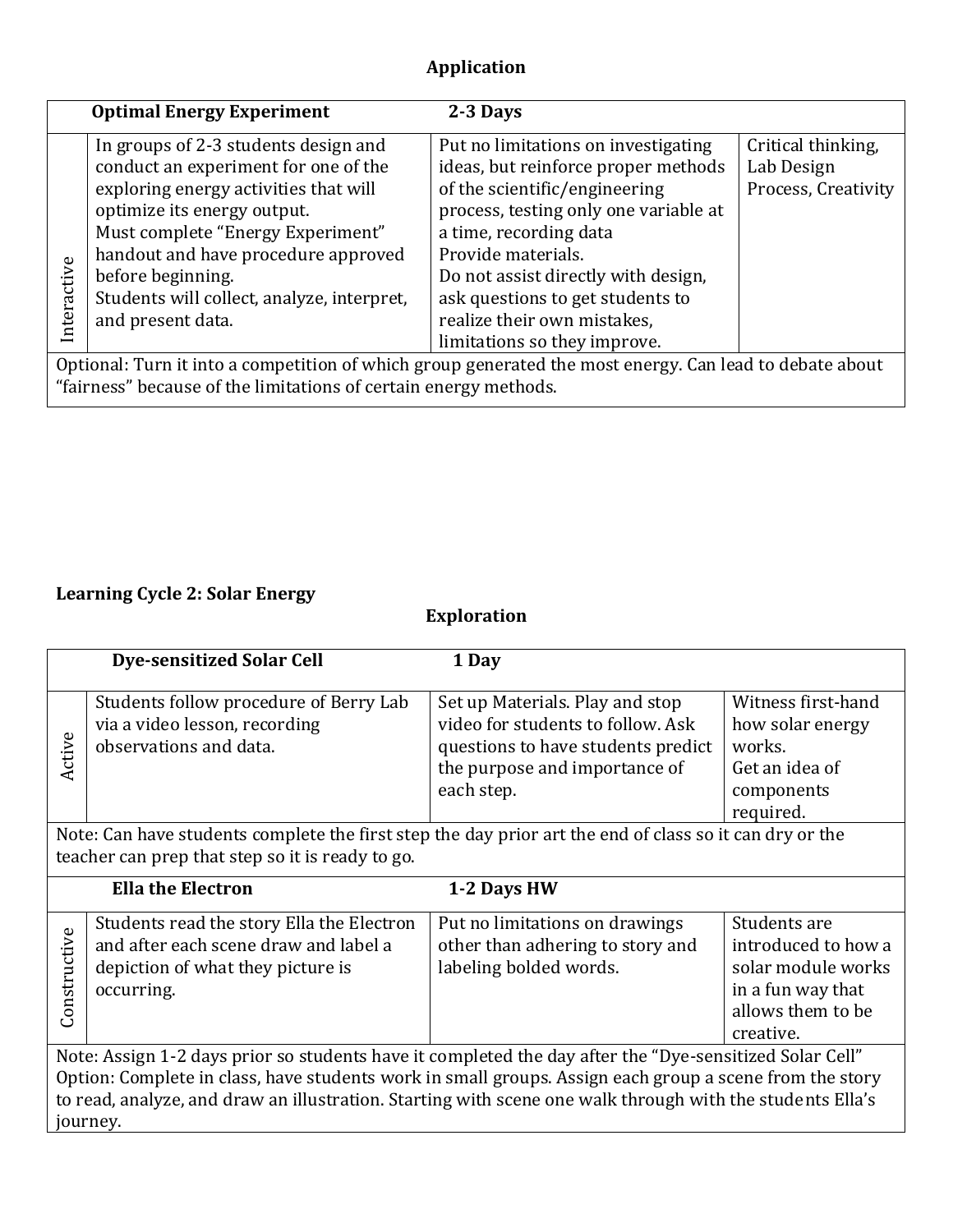| Interactive              | In pairs, students are given a handout<br>that shows the layers of a solar modules<br>and a list of solar energy vocabulary.<br>Together, using their illustrations, they<br>connect the story to the actual parts of a<br>wafer. Identifying the pathway of the<br>electron and purpose of each layer and<br>important processes that occur. | Go through brief overview of how<br>electrons travel through the layers<br>as a foundation prior to explaining<br>the assignment. From then just<br>clarify specific questions students<br>may have.                                                                                                                                                               | Take the analogy<br>to real world<br>terms and<br>understanding.                                                                  |
|--------------------------|-----------------------------------------------------------------------------------------------------------------------------------------------------------------------------------------------------------------------------------------------------------------------------------------------------------------------------------------------|--------------------------------------------------------------------------------------------------------------------------------------------------------------------------------------------------------------------------------------------------------------------------------------------------------------------------------------------------------------------|-----------------------------------------------------------------------------------------------------------------------------------|
|                          |                                                                                                                                                                                                                                                                                                                                               |                                                                                                                                                                                                                                                                                                                                                                    |                                                                                                                                   |
| Interactive              | Given a missing or replaced part of a<br>layer of the solar cell students predict<br>how it could possibly affect the function,<br>performance, and efficiency of the<br>module.<br>In groups, students whiteboard<br>responses and, as a class, discuss their<br>answers.                                                                    | Lead students through<br>understanding by presenting<br>missing/replaced parts. Identify the<br>function/purpose of the original<br>party's and properties that allowed<br>it to perform properly then compare<br>to new or missing situation.<br>Focus on not only on how the cell<br>would be affected but also why<br>referring to atomic structure<br>content. | Identify<br>misconceptions.<br>Deeper<br>understanding of<br>the purpose of the<br>parts of a solar<br>panel and how it<br>works. |
| Constructive/interactive | Individually students find parts of the<br>berry solar that are analogous to a<br>silicon wafer module. Justify each claim<br>made either based on function, location,<br>appearance, etc.<br>In groups students compare them<br>together determine general<br>requirements or laws for any solar cell.                                       | Make sure analogies are plausible,<br>inquire students about the why<br>behind their choices.                                                                                                                                                                                                                                                                      | Demonstrate<br>understanding of<br>how solar energy<br>works.                                                                     |
|                          |                                                                                                                                                                                                                                                                                                                                               |                                                                                                                                                                                                                                                                                                                                                                    |                                                                                                                                   |

# **Application**

┑

| Students optimize the internal factors of   | Differentiate between a             | Students          |
|---------------------------------------------|-------------------------------------|-------------------|
| the dye-sensitized solar cell. They         | demonstration and an experiment     | demonstrate their |
| choose a parameter and design an            | Critique, flush out issues with the | understanding off |
| experiment to test the effect it has on the | procedures                          | the role of the   |
| cell. As a class try to create the most     | Challenge students to go beyond the | parts of a solar  |
| optimized cell.                             | obvious                             | cell              |
|                                             |                                     |                   |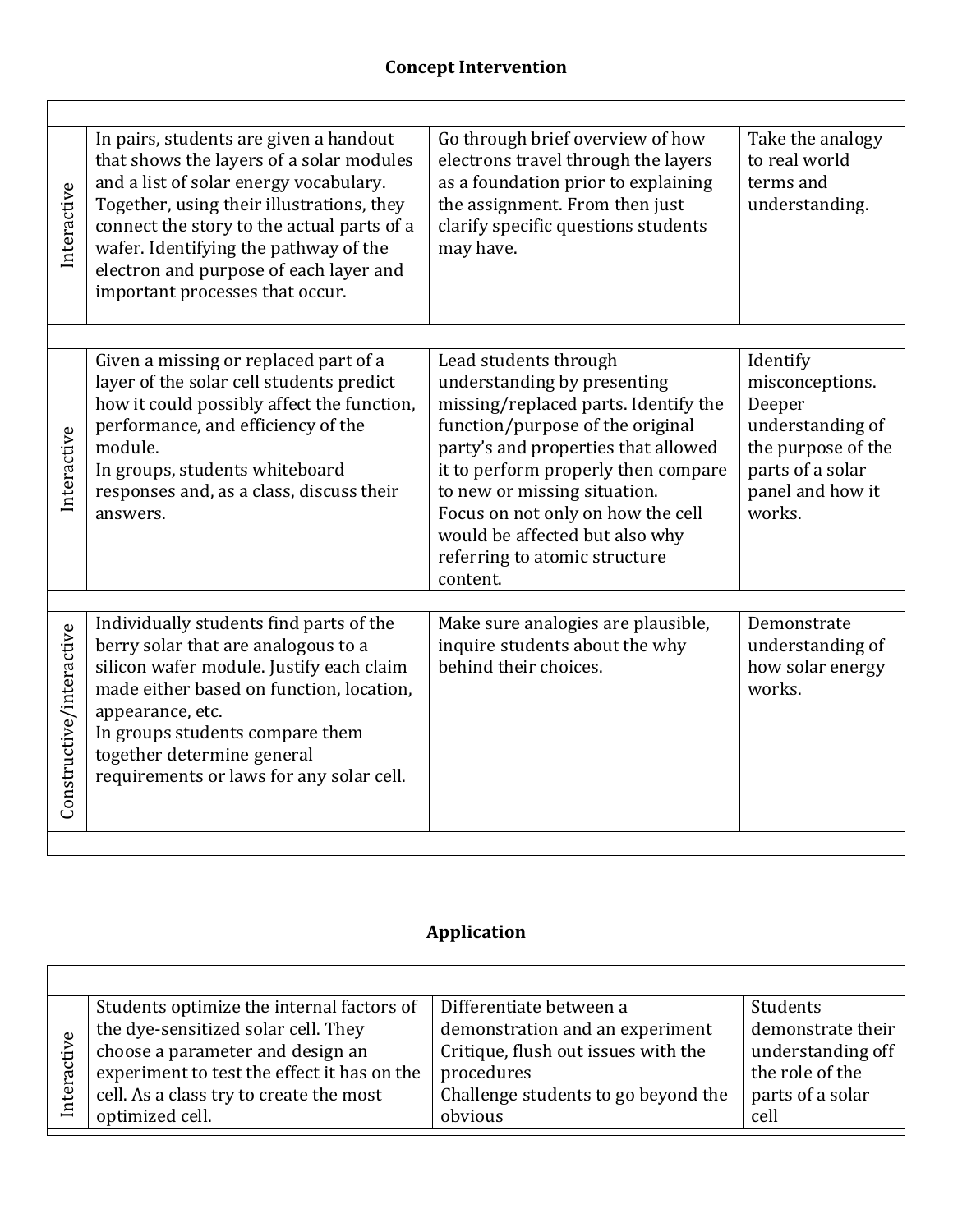|             | As a class determine the external factors | Differentiate between a             | Students utilize  |
|-------------|-------------------------------------------|-------------------------------------|-------------------|
|             |                                           |                                     |                   |
|             | that affect solar energy the most.        | demonstration and an experiment     | what they learned |
|             | Students design a lab with a solar car    | Critique, flush out issues with the | from a previous   |
|             | and test one parameter (i.e. Angle of     | procedures                          | design to improve |
|             | panel, number of panels, clear coverings, | Challenge students to go beyond the | upon another.     |
|             | amount in sunlight, etc.)                 | obvious                             |                   |
|             | Determine the optimum conditions for      |                                     |                   |
|             | your factor of a solar car.               |                                     |                   |
|             | They will make a detailed procedure,      |                                     |                   |
| Interactive | record data, create proper data and       |                                     |                   |
|             | graphs.                                   |                                     |                   |
|             | Discuss results with peers.               |                                     |                   |
|             |                                           |                                     |                   |

What to know:

- The layers of the silicon wafer are on the microscale level in terms of width so students can't see and may have a hard time accepting such a thin object has layers.
- Silicon wafer and solar cell are often used interchangeably and in PV that seems to be accepted. However not all silicon wafers are used for solar and not all solar cells are made of silicon.

*Acknowledgement: This material is based upon work primarily supported by the National Science Foundation under award No. 1560031 and by the Engineering Research Center Program of the National Science Foundation and the Office of Energy Efficiency and Renewable Energy of the Department of Energy under NSF Cooperative Agreement No. EEC‐1041895.*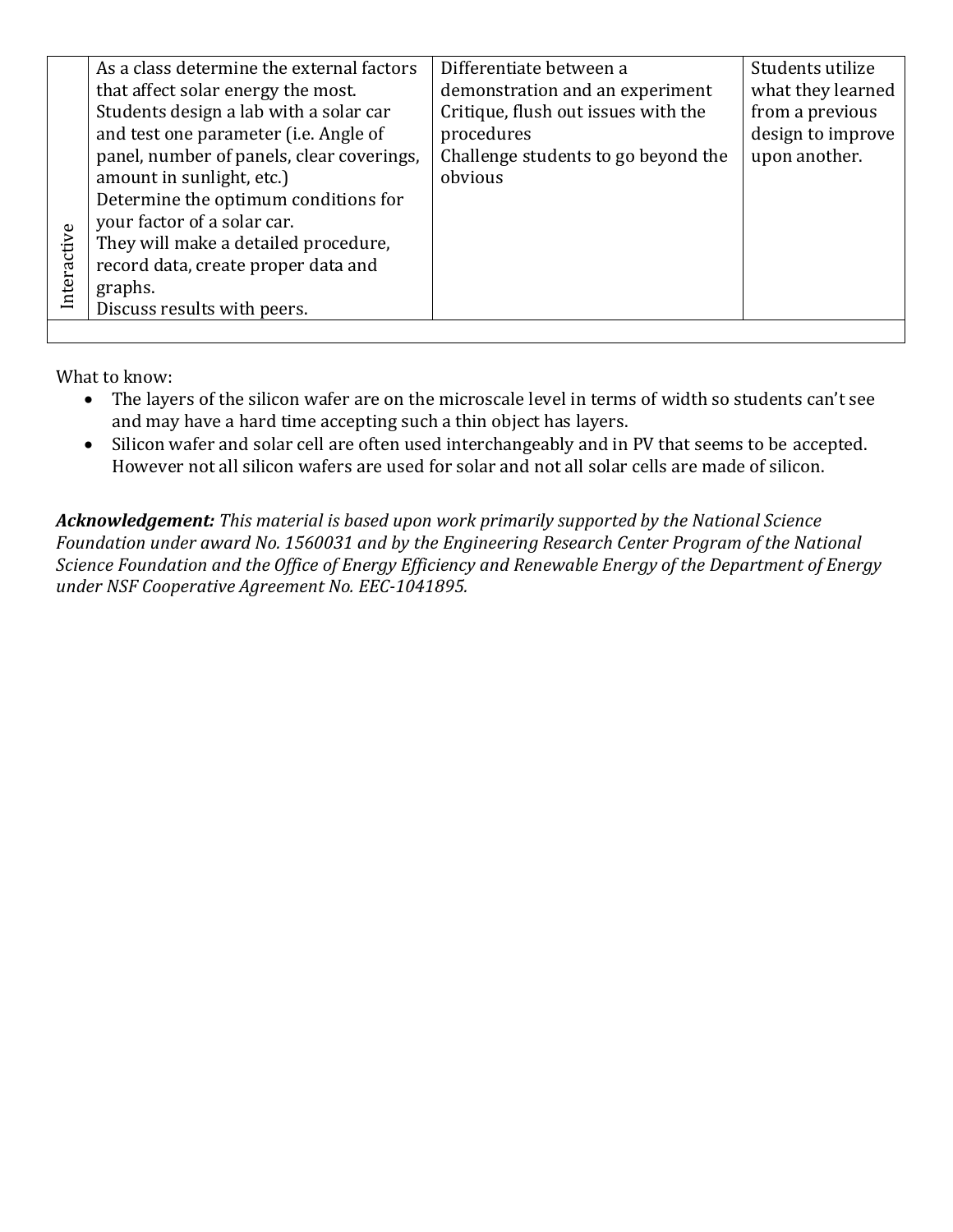# **Energy in Action Phet Simulations and Activity Stations**

## **Phet Simulations:**

- Google: "phet simulations energy forms and changes" choose first link: <https://www.compadre.org/precollege/items/detail.cfm?ID=12729>
- Click the play button (Java is required)

## **Object Identification:**









Compare/Contrast:

|                      | Object 1 | Compare | Object 2 |
|----------------------|----------|---------|----------|
| Energy<br>Inputs     |          |         |          |
| Energy<br>Converters |          |         |          |
| Energy<br>User       |          |         |          |

#### Observations of Energy Systems:

| System | Observations |  |
|--------|--------------|--|
|        |              |  |
|        |              |  |
|        |              |  |
|        |              |  |
|        |              |  |
|        |              |  |
|        |              |  |
|        |              |  |
|        |              |  |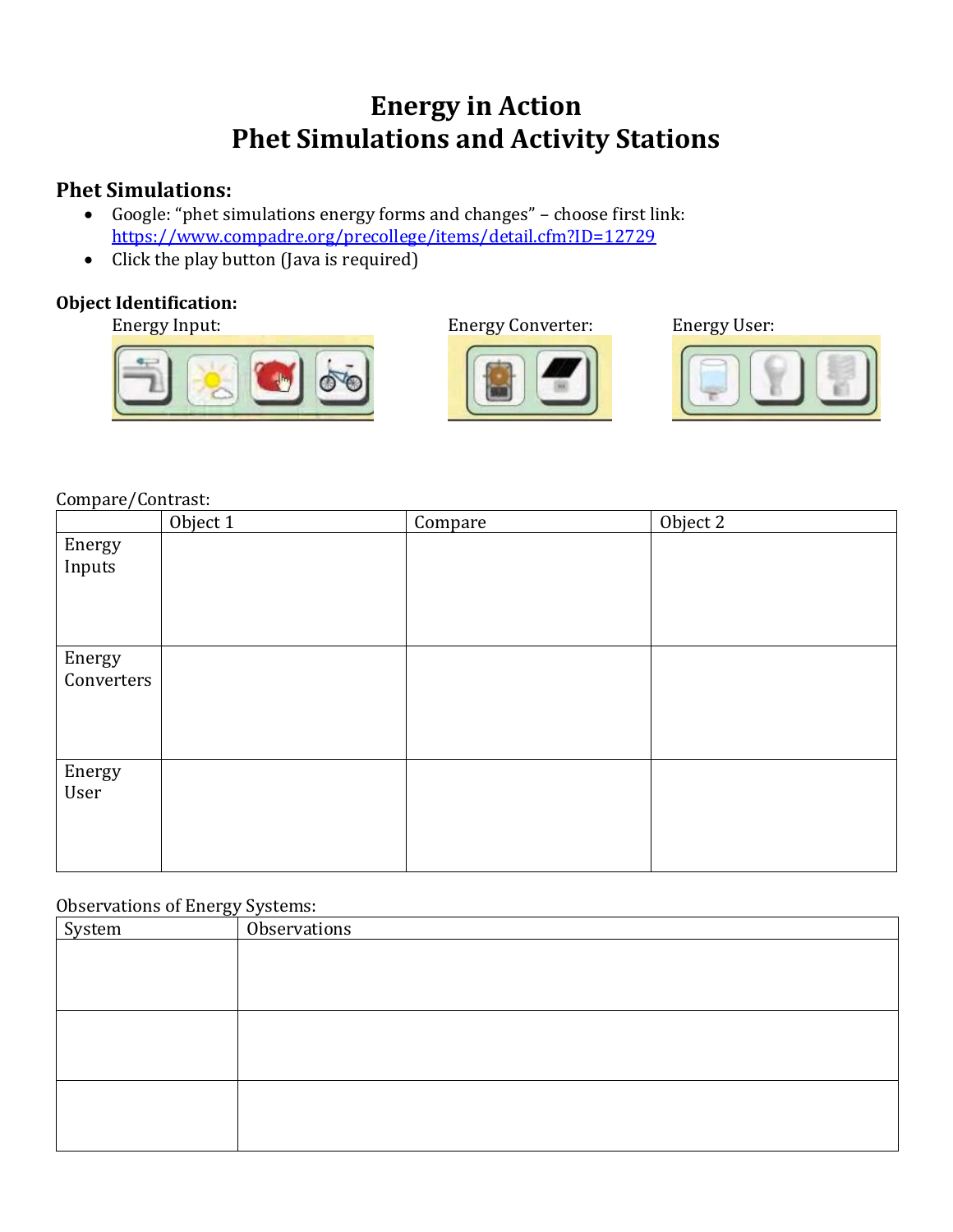Reset All → Select "Energy Symbols" → Turn on water flow → Sketch with energy symbols

Water:

| Description |
|-------------|
|             |
|             |
|             |
|             |
|             |
|             |
|             |
|             |

# Sun:

| Sketch | Description |
|--------|-------------|
|        |             |
|        |             |
|        |             |
|        |             |
|        |             |
|        |             |
|        |             |
|        |             |

# Types of Energy Defined:

| Mechanical |  |
|------------|--|
| Electrical |  |
| Thermal    |  |
| Light      |  |
| Chemical   |  |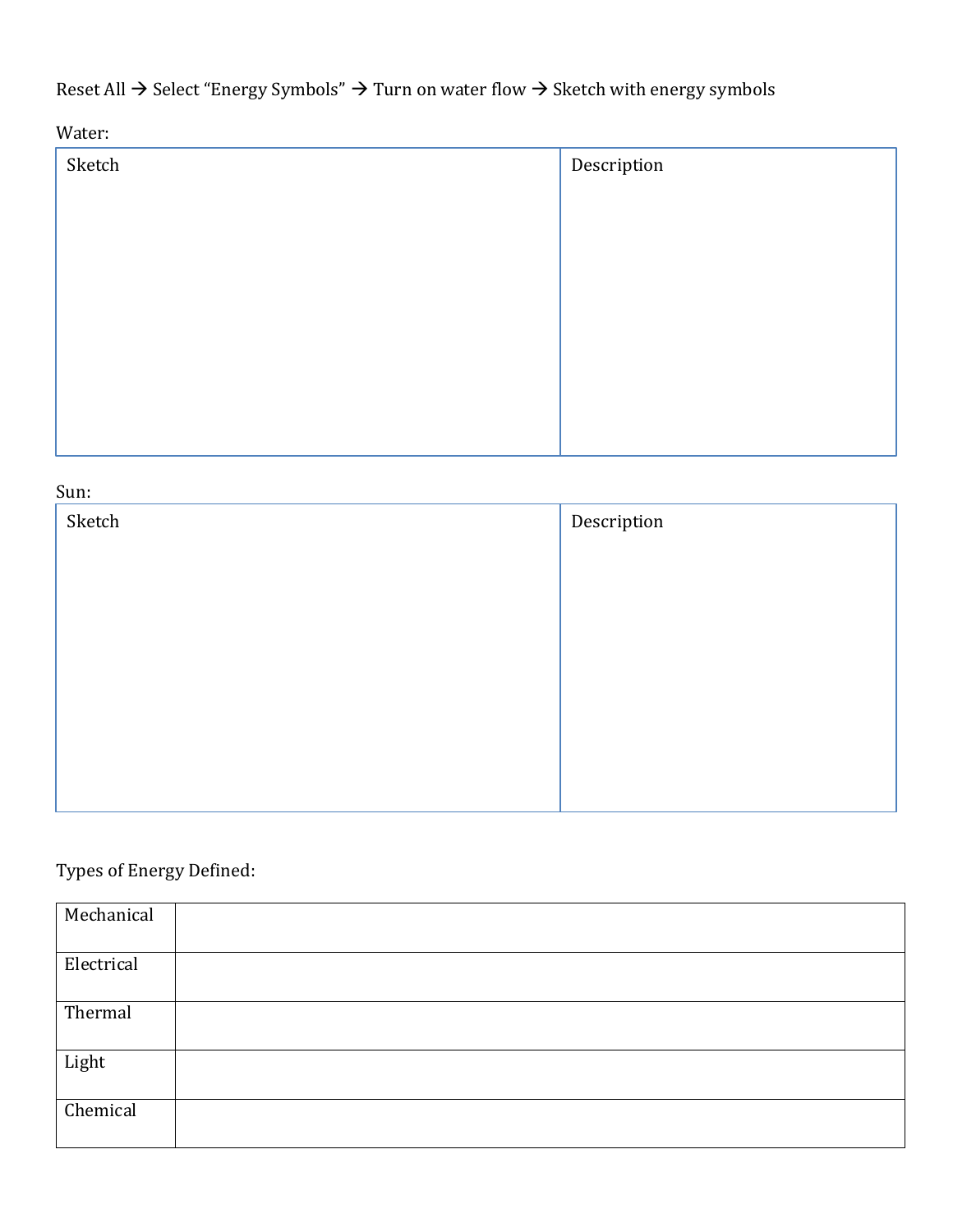Connections:

1. Which energy input is a PRIMARY SOURCE (originator) of energy? Explain.

2. How is atomic structure critical to this type of energy? Explain.

(keywords: photons, electromagnetic radiation, quanta, wavelength/frequency, electrons, etc.)

3. Does any other type of energy rely on atomic structure as much? Why or why not?

### **Energy in Action Stations**

For three of the activity stations complete the following:<br>Sketch with energy symbols - Describe the energy flow Sketch with energy symbols -

| Station | Sketch | Description |
|---------|--------|-------------|
|         |        |             |
|         |        |             |
|         |        |             |
|         |        |             |
|         |        |             |
|         |        |             |
|         |        |             |
|         |        |             |
|         |        |             |
|         |        |             |
|         |        |             |
|         |        |             |
|         |        |             |
|         |        |             |
|         |        |             |
|         |        |             |
|         |        |             |
|         |        |             |
|         |        |             |
|         |        |             |
|         |        |             |